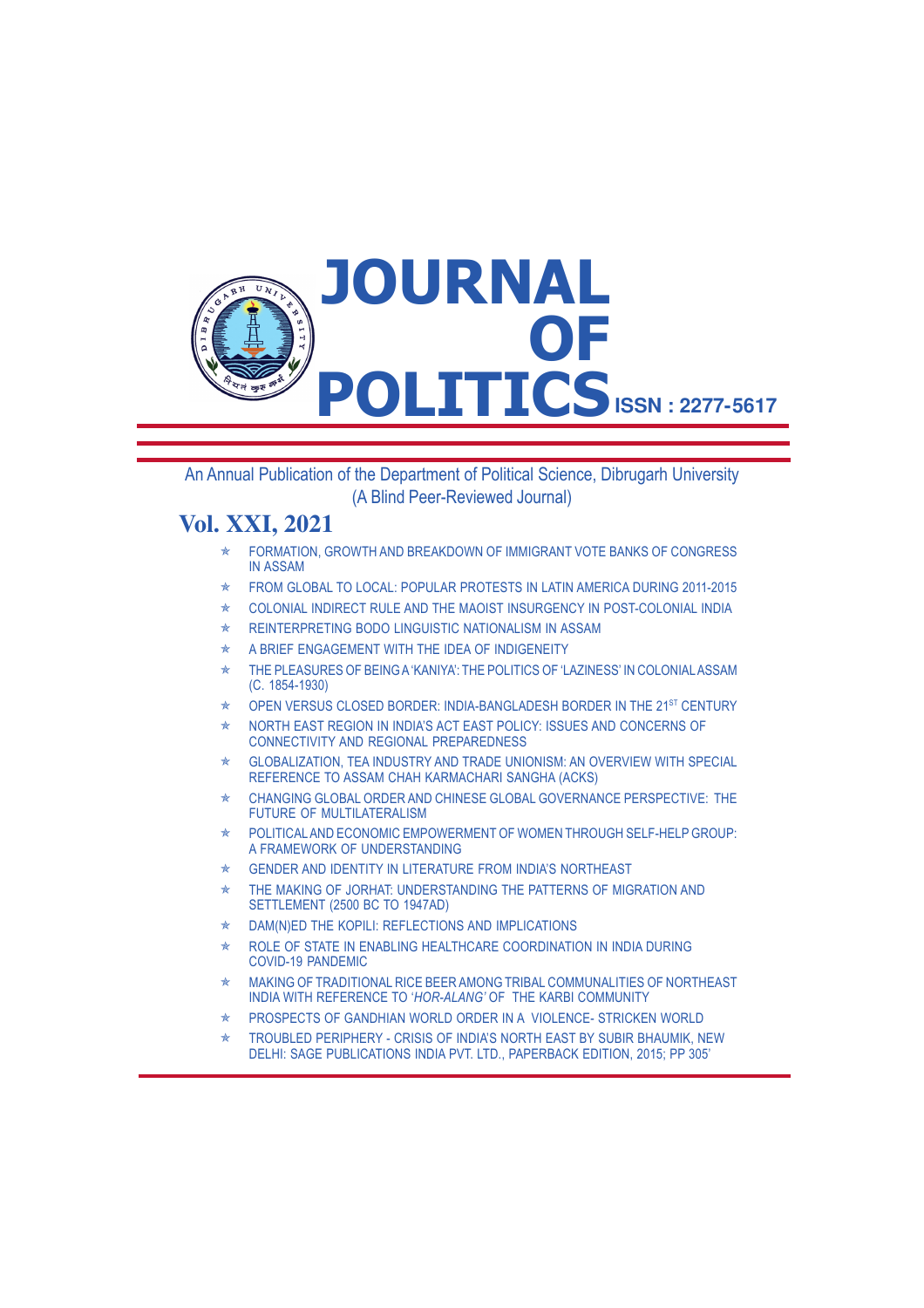**Volume XXI, 2021**



**ISSN : 2277-5617**

**JOURNAL OF POLITICS**

**Editor Dibyajyoti Dutta**

**Department of Political Science Dibrugarh University Dibrugarh, Assam**